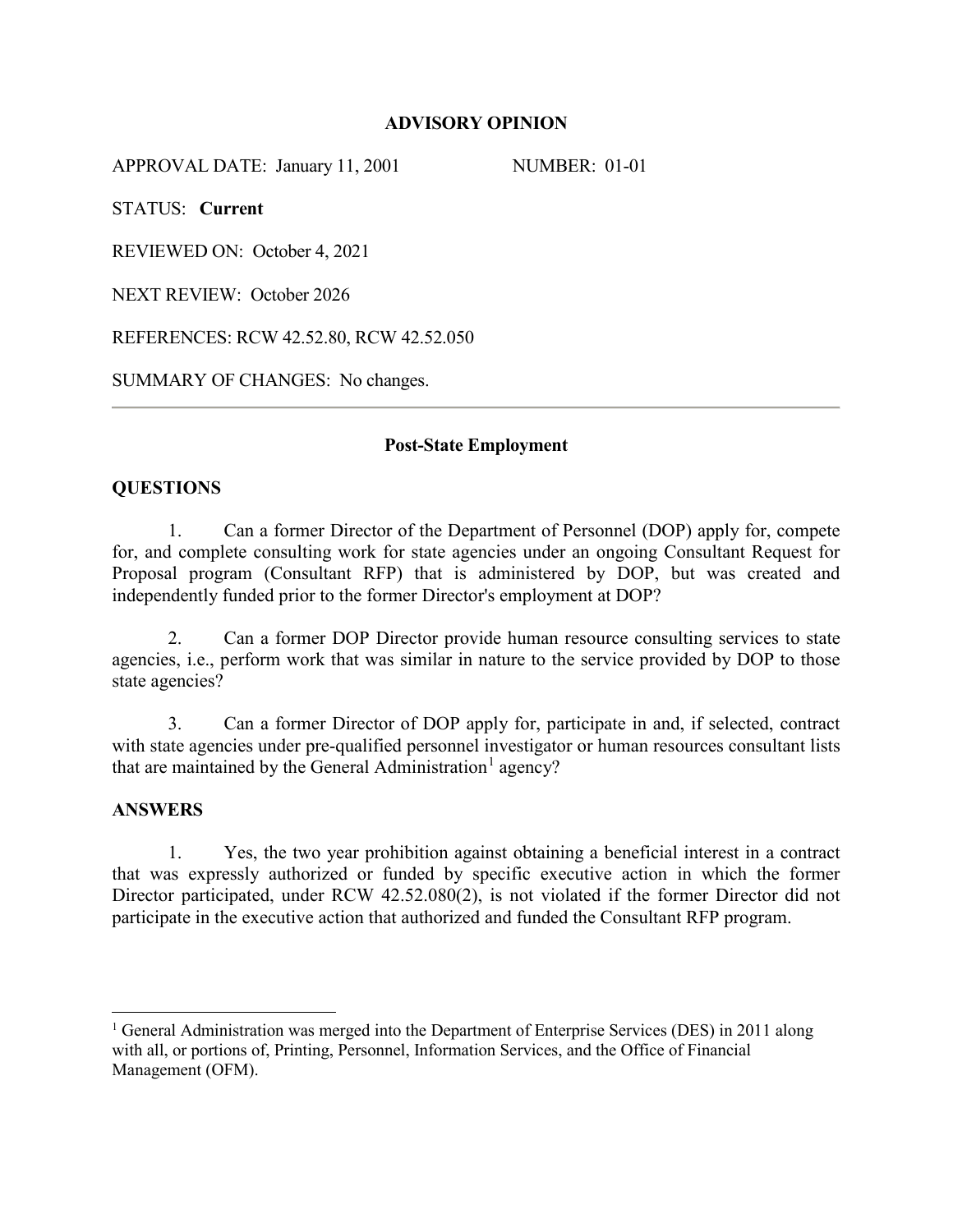2. Yes, assuming that the post-state employment consulting services would not require or induce the disclosure of confidential information<sup>[2](#page-1-0)</sup> and the former Director did not participate in an agency's decision to contract for such services, the former Director may perform post-state employment consulting services that involve the services similar in nature to those provided by DOP.

3. Yes, assuming that the post-state employment consulting services would not require or induce the disclosure of confidential information and the former Director did not participate in an agency's decision to contract for such services, the former Director may apply for, participate in, and contract under a list of pre-qualified consulting services providers that is administered by the General Administration agency.

# **ANALYSIS**

The Director of DOP plans to retire in the first quarter of 2001. The Director of DOP directs and supervises the DOP's administrative and technical activities in accordance with the state civil service law and rules adopted under it. Specifically, the Director oversees the state human resource management system, including compensation, classification, recruitment and assessment, employee and management training, labor relations, performance management and productivity, personnel and payroll information systems, and human resource policy development.

The Director has been employed by DOP for the last seven years. After retirement, the Director plans to perform consulting work, both within the private and public sectors, including state agencies, in the areas of workplace investigations, executive recruitment, executive coaching, and other human resources work. The Director's post-state employment consulting services would not require or induce the disclosure of confidential information and the DOP Director has not participated in an agency's decision to contract for such services.

## **1. A Former DOP Director May Consult for State Agencies, Under the Consultant RFP Program, Directly After He Leaves State Employment.**

Approximately fifteen years ago DOP established, through executive and legislative action, the "in-house" Consultant RFP program. Under the program, DOP selects a pre-qualified pool of human resources consultants using an on-going RFP evaluation process. These consultants provide consulting services directly to DOP client agencies.

The consultant proposals are evaluated by DOP personnel for compatibility to state government needs. Individual state agencies may either select consultants from the Consultant RFP list or conduct a separate selection process. The DOP Director did not participate in the initial establishment of the Consultant RFP program and the program is funded through charge backs to the state agencies which use the consultants.

<span id="page-1-0"></span><sup>&</sup>lt;sup>2</sup> In EEB Advisory Opinion 97-07, the Board advised that RCW 42.52.050(1), which prohibits state officers and employees from accepting employment if it might reasonably require or induce the disclosure of confidential information, applies to post-state employment.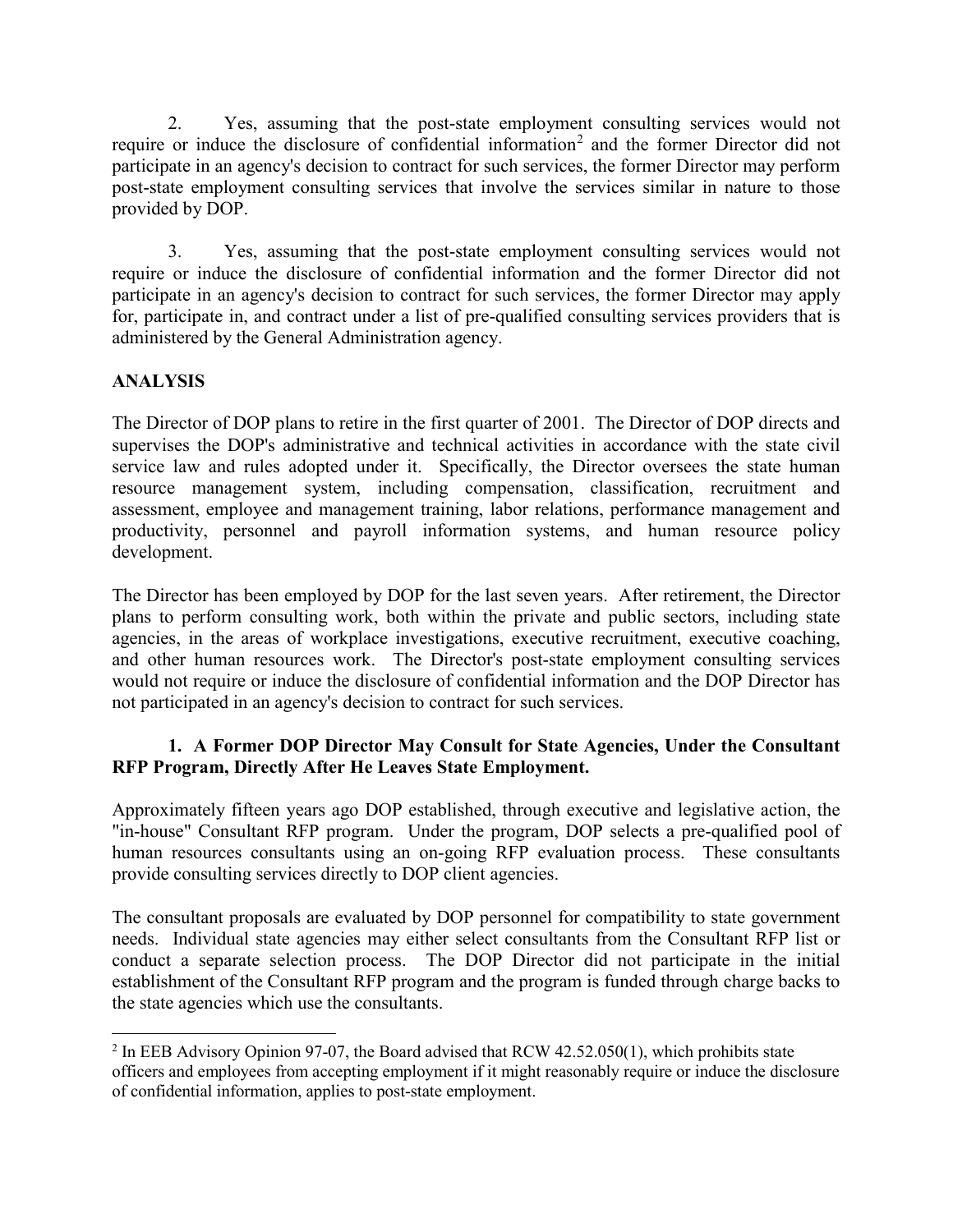The Ethics in Public Service Act prohibits former state officers from improperly acquiring a beneficial interest in a state contract as a direct result of having participated in the decision to authorize or fund the contract. RCW 42.52.080(2) provides that:

No person who has served as a state officer or state employee may, within a period of two years following the termination of state employment, have a direct or indirect beneficial interest in a contract or grant that was expressly authorized or funded by specific legislative or executive action in which the former state officer or state employee participated.

In EEB Advisory Opinion 00-07, the Board advised that a former state employee could conduct work on a federal grant project funded by his former state agency that was similar to his state work on that project. In that opinion, the Board advised that because the state employee had not participated in agency decisions relating to the application of the federal grant, nor in the decision to use these grant monies to fund the new contract, completing the new contract would not violate a RCW 42.52.080(2).

As noted above, the Consulting RFP process was established eight years before the Director joined DOP and is independently funded by state agency charge backs. Therefore, the DOP Director did not participate in DOP's, or the state's, decision to establish the Consultant RFP process and would not violate RCW 42.52.080(2) if after leaving the state he provided consulting services to state agencies under the Consultant RFP program.

## **2. A Former DOP Director May Provide Human Resources Consulting Services for State Agencies.**

The post-state employment provisions of the Ethics in Public Service Act do not address the type of work that former state officers or employees may provide to state agencies after state employment. Generally, the post-state employment provisions are transactional in nature and prohibit former state employee and their employers from improperly benefiting from grant or contracting decisions made while state employees.

As noted above, the Director's post-state employment consulting services would not require or induce the disclosure of confidential information. Therefore, so long as the Director has not participated in an agency's decision to contract for human resource services, the Director may perform post-state employment consulting services that involve services similar in nature to those provided by DOP.

## **3. A Former DOP Director May Provide Human Resource Consulting Services for State Agencies, Under a Pre-Qualification Program Established by Another State Agency.**

As noted above, the DOP Director's participation, after leaving state employment, in a RFP consultant selection process conducted by his former state agency, would not violate RCW 42.52.080(2). Similarly, participating in a pre-qualification consultant referral program that is administered by another state agency, which was not under his official direction, would not